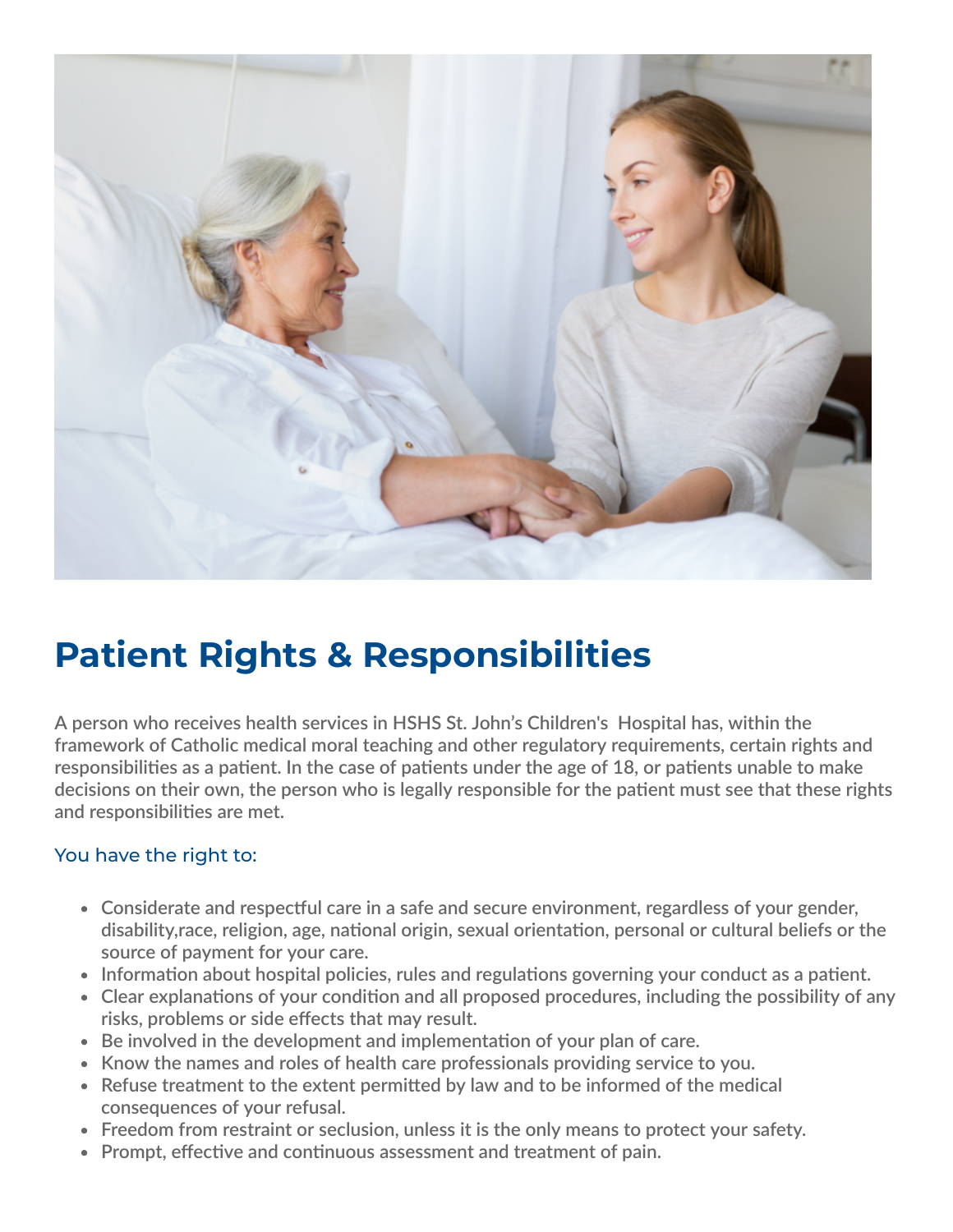- **Be advised if any portion of your care or treatment is part of an experimental or research program and to decline participation in such program if you so choose.**
- **Formulate an advance directive, such as a durable power of attorney for health care, and have hospital staff comply with your directives.**
- **Personal dignity and privacy.**
- **Expect that your treatment records are confidential, unless you have given permission to release such information or reporting is required or permitted by law.**
- **Access your clinical records within a reasonable time period.**
- **Request and receive a printed copy of your hospital charges and have them explained to you.**
- **Have an ethics consultation without charge to review the plan of care and discuss your right to attempt to settle ethical disagreements or conflicts with health professionals.**
- **Express complaints and grievances and expect that they will be investigated within a reasonable time frame.**
- **Know what alternatives exist for your care and treatment when hospital care is no longer appropriate.**
- **To the extent permitted by law, to leave the hospital against your doctor's advice. Should you do so, however, neither your physician nor the hospital will be responsible for whatever harm such action may cause you or others.**
- **Provide information about illnesses, hospitalizations, medications and other matters related to your health, both past and present.**
- **Report any perceived risks in your care or changes in your condition.**
- **Accept the consequences of refusing treatment or failing to follow your established care, service or treatment plan.**
- **Abide by hospital rules, regulations and policies during your stay.**
- **Respect the rights of other patients, hospital personnel and others you may come in contact with. Ask questions if you do not understand directions given to you by your health care team.**
- **Pay your hospital bills promptly and provide information necessary for insurance processing.**
- **Express to hospital management complaints about any aspect of your care if you feel your rights have been violated.**

**You have the right to file a complaint or grievance without being subject to coercion, discrimination, reprisal or unreasonable interruption of care. If your concerns are not adequately addressed by nursing staff, please ask to speak with the department manager. If those directly involved with your care cannot resolve your concern, call the Patient Relations Line at (217) 544-6464, ext. 77500. If your concerns cannot be resolved by working with the hospital representatives, you may take your comments/complaints to:**

**The Illinois Department of Public Health Central Complaint Registry 525 W. Jefferson St. Springfield IL 62761 (800) 252-4343**

**Illinois Department of Human Rights 222 South College St. Room 101 Intake Unit**